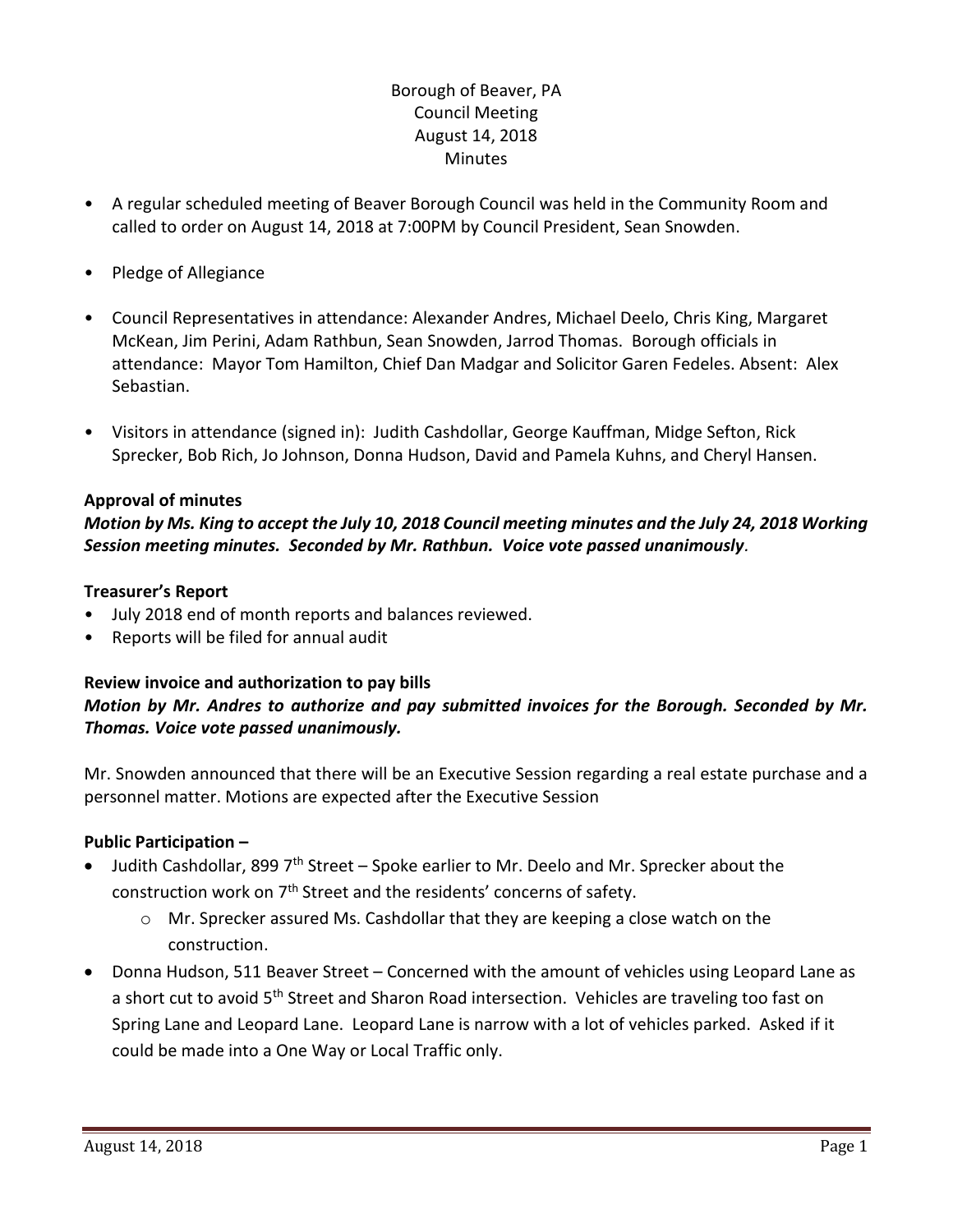- Bob Rich, 585 Spring Lane Also shared concerns about the traffic on Beaver Street and Spring Lane. Believes that the problem began when 5th street was paved and blocked off, then Leopard Lance was discovered as a shortcut therefor creating heavier traffic.
	- Mr. Snowden has received similar complaints, regarding this location and others in the past.
	- Chief Madgar stated that the Borough Engineer would need to conduct a traffic study in order to consider making the street One Way. The issue would be discussed among council at the work session and brought to the attention of the Borough Engineer to explore any options.
	- Ms. Mckean asked if having a "local traffic only" sign enforced during rush hour would be legal to have in Pennsylvania.
	- Mr. McCoy suggested having police presence as a short term solution.
	- Mr. Snowden agreed that Chief Madgar should discuss this issue and any possible solutions with the Borough Engineer.
- David Kuhns, 1111 4th Street Appealing a decision made by the Shade Tree Commission that denied Mr. Kuhn of removing a tree in his front yard. Mr. Kuhn believes the tree is a safety hazard and his willing to plant another tree in its place.
	- o Mr. Sprecker agreed and believed that the tree should be removed.
	- o Mr. Deelo stated that the decision could possibly be overruled by the Borough Manager and/or Council.
	- o Solicitor Fedeles recommended that Mr. Kuhns give the Borough Manager his request in writing and it will then be discussed at the following work session meeting.
- George Kauffman, 100 Oak Street
	- o Recommended the borough begin leaf removal earlier this year
	- $\circ$  Concerned about the equipment parked on the corner of Chestnut Street and 2<sup>nd</sup> Street, it is taking up resident parking spaces and would like the borough to look into the issue.
		- Mr. Sprecker explained that an ordinance states that any vehicle over  $\frac{1}{2}$  ton is not permitted to park on the street. Although, this ordinance is difficult to enforce because newer models of pickup trucks may weigh more than this and may cause issues.
		- Mr. Rathbun discussed how the parked equipment is a safety hazard, as it blocks the sight of traffic.
		- Mr. Snowden thanked Mr. Sprecker for bringing this issue to council's attention.
- Steve Cable, 895 Chapel Road Asked if there were any updates regarding an issue with a member of the Shade Tree Commission
	- o Mr. Snowden explained there are no new updates and the issue will be discussed at the next work session meeting, as there were not enough member to discuss at the previous meeting.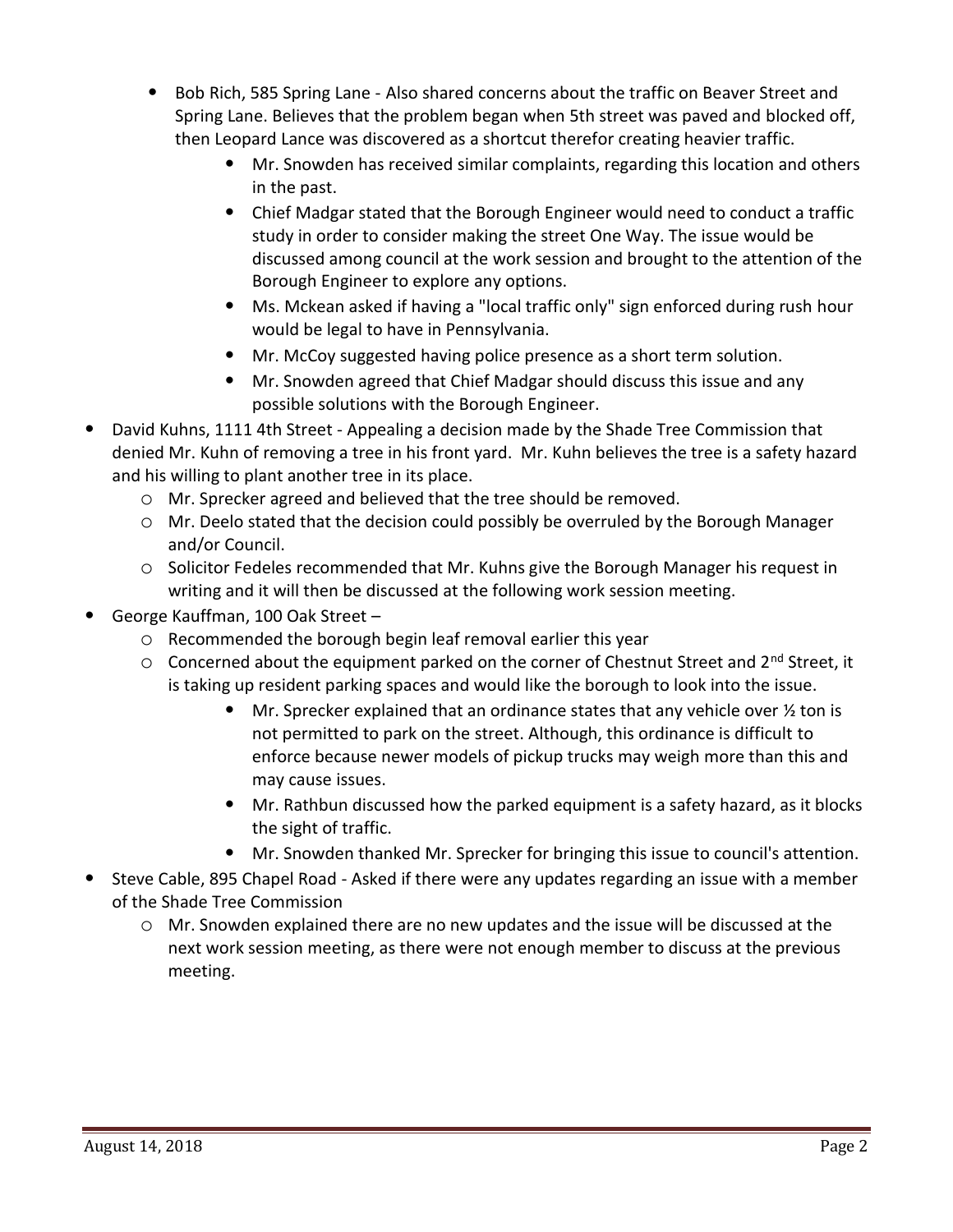# **Reports – Commissions / Authorities**

### **Council of Governments (COG) –** Reported by Mr. Andres

- Attended a legislative reception at CCBC sponsored by the Beaver County Chamber of Commerce on August 8th. Former members of Congress and other state elected officials also attended the event.
- Also attended the Local Government conference on August 9th at CCBC sponsored by COG. Multiple speakers were at the event to discuss revamping the airport and making the Pittsburgh area a desired destination, rural issues and ways to better our communities.

### **Business District Authority – Inactive**

### **Civil Service Commission –** Reported by Ms. Sefton

- Reviewed the June 14, 2018 and July 17, 2018 meeting minutes enclosed in council packet.
- Mr. Snowden thanked Ms. Sefton and the Civil Service Commission.

### **Zoning Hearing Board (ZHB) –** Reported by Mr. Sprecker

• Zoning Hearing Board met on August 6, 2018 regarding business located at 469 Market Street. Variance request for sign was approved.

### **Planning Commission –**

• July 16, 2018 meeting minutes enclosed in council packet

### **Tree Commission –** No report

### **Code Enforcement Officer Report –** Reported by Mr. Sprecker

- July 2018 report enclosed in council packet
- Discussed concern of properties in town that are owned by people that live out of town and the difficulties of getting in contact with them.
- Brought attention to brick sidewalks that need repaired in town, residents need to maintain them.
- Mr. Thomas discussed the grass and weeds growing in the road on Taylor Ave.
- Mr. Snowden thanked Mr. Sprecker for his work for the town.

### **Historic Architectural Review Board (HARB) –** Reported by Mr. Deelo

- Mr. Deelo asked on behalf of Mr. Rice if there was any feedback on the recommendations that were given by HARB regarding a house on 5th Street.
- Solicitor Fedeles said that it was given to MDIA and is now in their hands for review. Drawings for the home were also submitted to MDIA to be reviewed.
- Mr. Sprecker noted that citations have been submitted for the demolition portion of the property, and that the drawings did include some of the suggestions made by HARB.

### **Municipal Authority –** Reported by Mr. Deelo

• July 18, 2018 meeting minutes and Special Notice of Smoke Test from August 13-17 enclosed in council packet.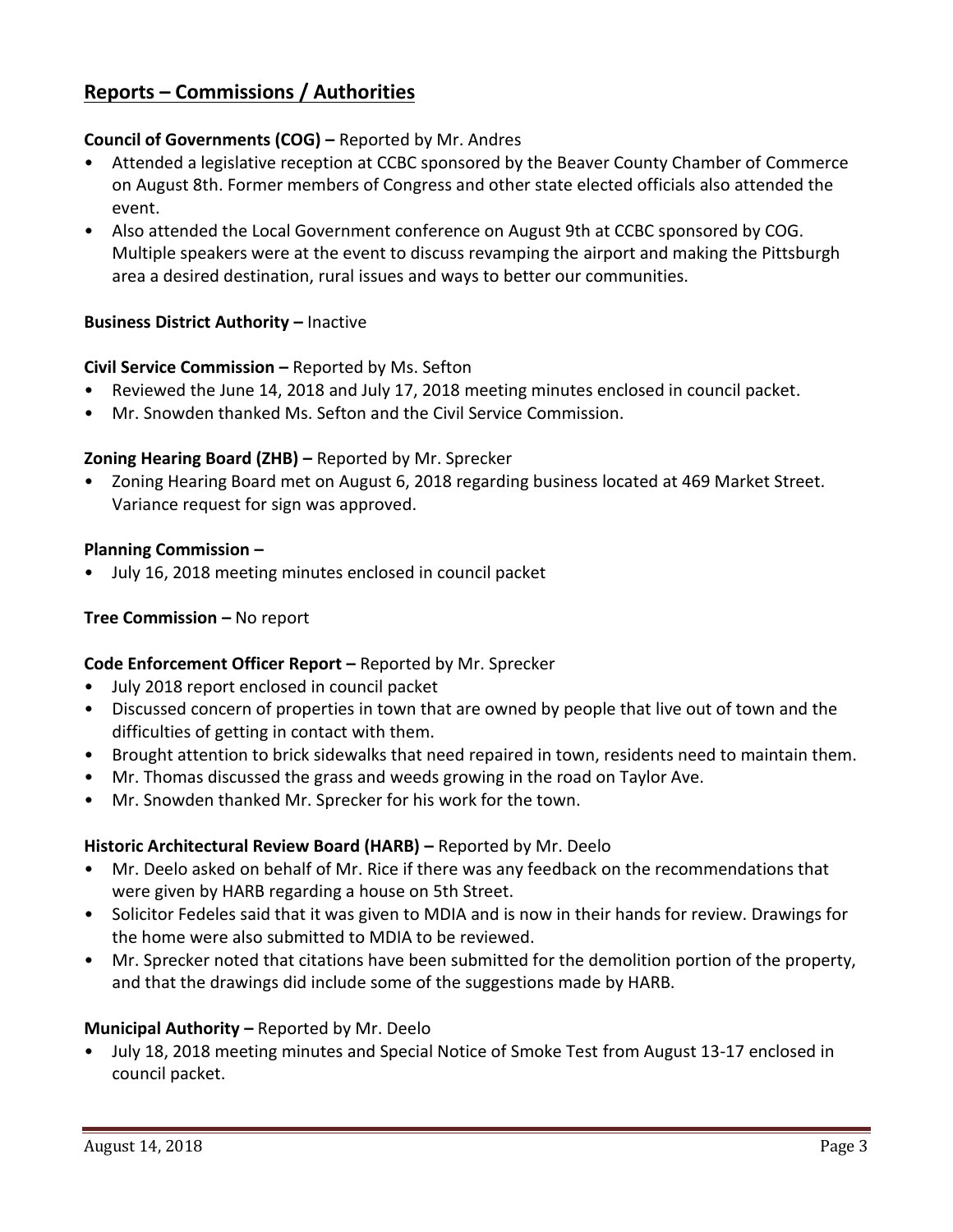- Council asked the Municipal Authority to take the lead on air monitoring, and an air monitor was installed June 21st near the lift station.
- Mr. Deelo stated that it would need to be discussed on how to get information generated by the air monitor reported to the public effectively.
- Mr. Deelo commented that the swimming pool, the drinking water and sewage plant are treated with a disinfectant. Instead of using what the borough previously used, chlorine gas, Mr. Deelo suggested using sodium hypochlorite for all three. However, this will need approval from the DEP prior to switching over. The study is currently being completed, will keep council informed.
- Mr. Andres asked if there was any update regarding the water break on 5th Street.
	- Chief Madgar stated that parts of 5th Street would be closed off for at least 2-3 weeks for the safety of the residents due to a 10" line break
	- Mr. Rathbun stated the Municipal Authority will discuss if the entire 10" line needs to be replaced or will the line be abandoned
	- Options will be discussed to effectively communicate emergency information to residents in a timely manner.

# **Council Committee Reports**

### **Public Safety/Code Enforcement –** No Report

**Finance –** Reported by Mr. Perini

Budget discussions will start at the next Work Session

**Highway –** Reported by Mr. Thomas

- Mr. Martone advertised the bid out for the curbs and sidewalks for Wayne, Park, Laura and Turnpike Streets.
	- Chief Madgar discuss the possibility of splitting up the bids between contractors to get the project done faster.
	- Mayor Hamilton agreed with the idea of splitting up the bids if possible
- Chief Madgar stated that a walkthrough will be done to review with Columbia Gas.
- The road paving bid is still being worked on and is separate from the curbs and sidewalks. Columbia Gas may take over the restoration of  $2^{nd}$  Street. Nothing has been determined yet and is still being discussed.
- Mr. Deelo asked what the turnaround time is that Columbia Gas provides funding.
	- Solicitor Fedeles and Mr. Snowden stated that on a monthly basis the borough should be reimbursed based off of their submitted invoices. No submitted invoices have occurred as of yet.
- Mr. Perini Stated Mr. Martone need to have the letter to the residents as quickly as possible regarding the amount required for curbs and sidewalks.

### **General Government –** No report

### **Code Enforcement –** No report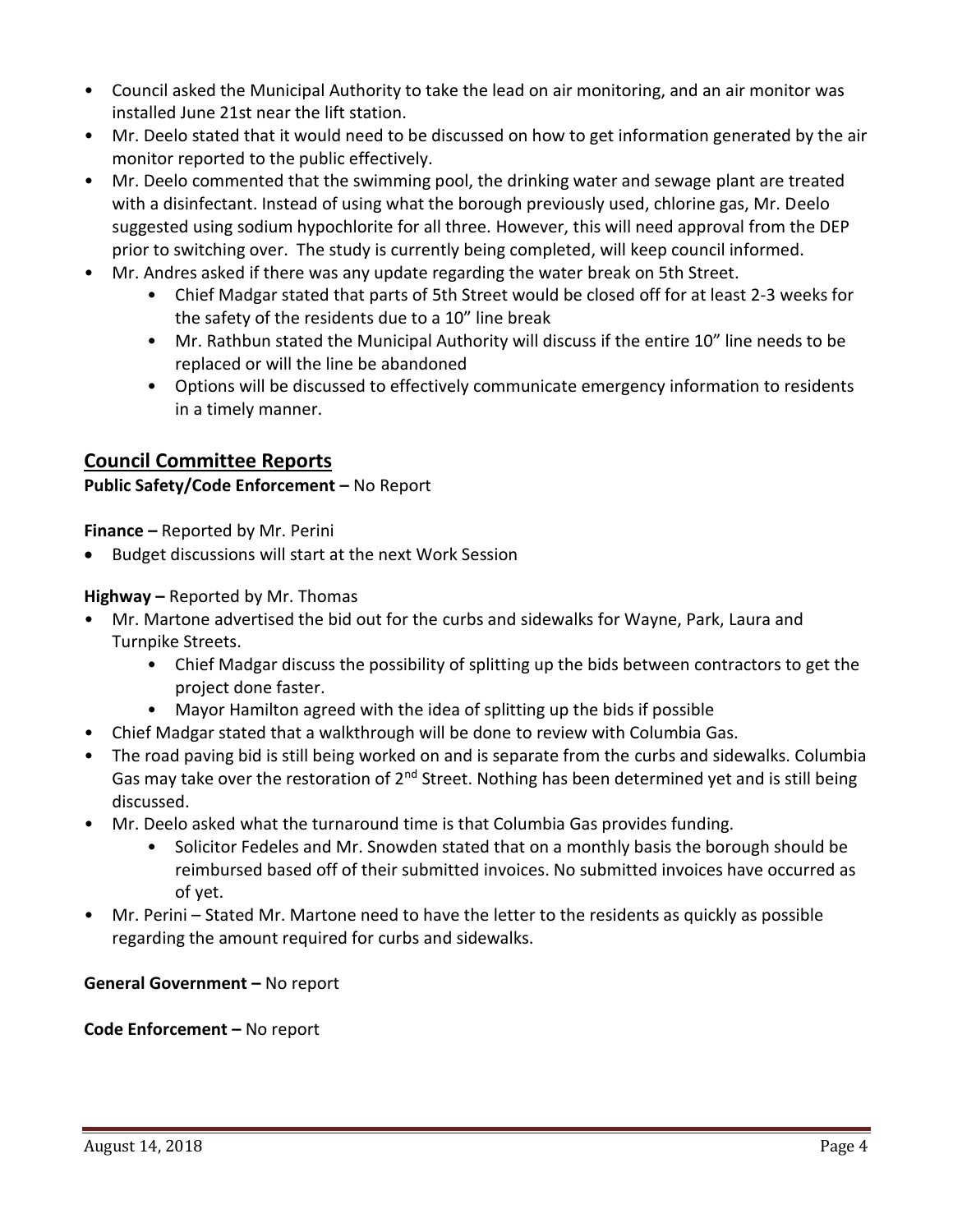### **Recreation –** Reported by Ms. King

- Thanked the borough employees for making the town look so nice for the car cruise
- Mayor Hamilton Thanked Dan Nahas and all the volunteers for making the car cruise a success

## **Reports**

**Manager's Report –** Reported by Chief Madgar

- Reviewed the July 2018 Managers report.
- There has been an increase of \$17,000 to last year in the pool's revenue. The pool has had a lot of positive feedback.
- Recycling grant was informed the award announcement was pushed out to the end of August
- Navigation and 3rd Street traffic study came to the conclusion of realigning the intersection of Buffalo Street so the town does not lose parking spaces. The borough will only be responsible for some of the changes.
- It was brought to the borough's attention that during the 5th Street project, a plastic fence post was used for drainage and posed a safety issue. The fencing was replaced with steel to prevent any safety issues and cost approximately \$4,000.
- 28 Georgetown Lane closing date is August 16, 2018
- Employee updates:
	- Officer Kryder and Hogan should return by the end of October
	- Two of our part time officers, which both worked 40 hours a week, have accepted full time positions in neighboring towns.

### **President's Report –** Reported by Sean Snowden

- Next Work Session will discuss the monument request in Quay Park
- Mr. Snowden attended the Beaver Area School District School Board Meeting to represent the safety committee to discuss ideas to make schools in our district safer. Dr. Rowe complimented the Beaver Borough and Beaver Police Department at the meeting for working so well with her and the school district to keep the school district safe.

**Mayor Hamilton – No report** 

**Police Chief Madgar –** No report

**Fire Department –** No report

**Emergency Management Coordinator - No report** 

#### **Borough Engineer –**

July 2018 Beaver Municipal Authority Engineer monthly report enclosed in council packet

### **Solicitor Report –** Reported by Solicitor Fedeles

• Announced that there will be an Executive Session regarding a real estate purchase and a personnel matter. Motions are expected after the Executive Session.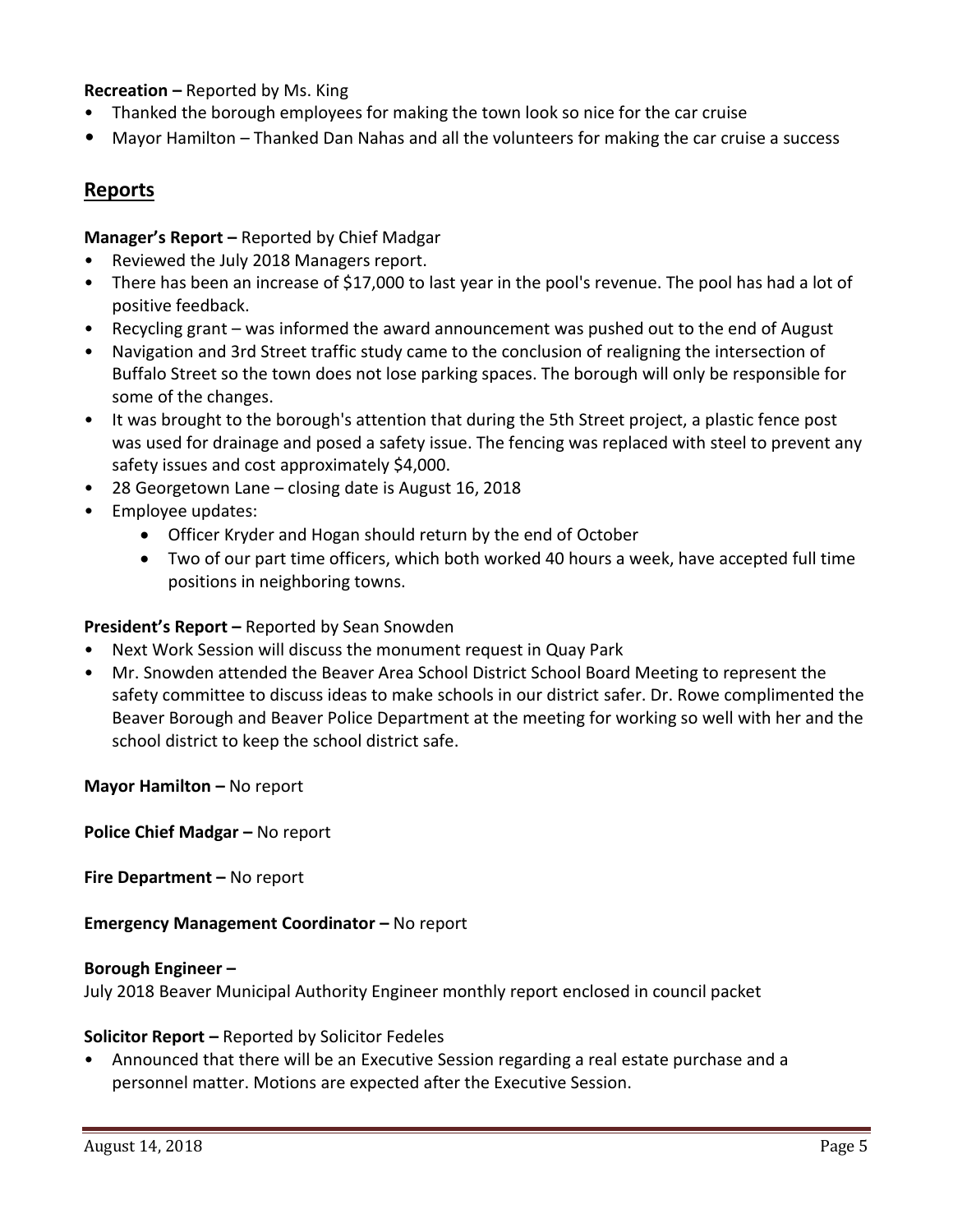- Street performances The borough does not have an ordinance regulating restrictions. Suggests council to consider requesting the solicitors to put something in place.
	- Mayor Hamilton We want to encourage performances we just need to regulate them
	- Ms. McKean This will be useful especially with Quay Park transformation
	- Mr. Fedeles Target date for the ordinance should be by next spring
	- *Motion by Mr. Thomas that Borough Council direct the Solicitors to draft a Street Performance Ordinance within Beaver Borough. Seconded by Mr. Rathbun. Voice vote passed unanimously.*

# **Old Business**

### **Motion – Rental Registration Checklist**

*Motion by Mr. Andres that Beaver Borough Council approve the attached Rental Registration Checklist, effective January 1, 2019. Seconded by Mr. Perini.* 

 Mr. Rathbun – Should be a signature page for the Inspector and Homeowner to sign along with any added notes.

*Voice vote passed unanimously.* 

### **Motion – Zoning Ordinance amendment**

*Motion by Ms. King that Beaver Borough Council authorize scheduling a hearing on the Zoning Ordinance Amendment proposal for 6:30PM on September 11, 2019. Seconded by Mr. Perini. Voice vote passed unanimously.* 

### **New Business**

**Motion – 2019 Minimum Obligation (MMO) for Police and Municipal Employees** *Motion by Mr. Perini that Beaver Borough Council approve the attached Resolution relating to the 2019 Financial Requirement and Minimum Municipal Obligation (MMO) for Police and Municipal Employees. Seconded by Mr. Deelo. Voice vote passed unanimously.*

### **Motion – Dumpster Regulations & Permit Requirements**

*Motion by Mr. Thomas that Beaver Borough Council authorize the Solicitor to prepare an ordinance regarding regulations and permit requirements concerning Dumpsters, POD's and Dumpster Bags. Seconded by Ms. McKean. Voice vote passed unanimously.*

### **Motion – Prepare lease with Vanport Township for Salt Shed**

*Motion by Mr. Andres that Beaver Borough Council authorize the Solicitor to prepare a lease with Vanport Township Municipal Authority for the leasing of the salt shed on the Authority's property. Seconded by Mr. Rathbun. Voice vote passed unanimously.*

**Motion - Temporarily Suspend Time Constraints for Executive Sessions**

*Motion by Mr. Deelo that Beaver Borough suspends the rules regarding time restriction on this Executive Session only. Seconded by Ms. McKean. Voice vote passed, Mr. Andres – No vote.*